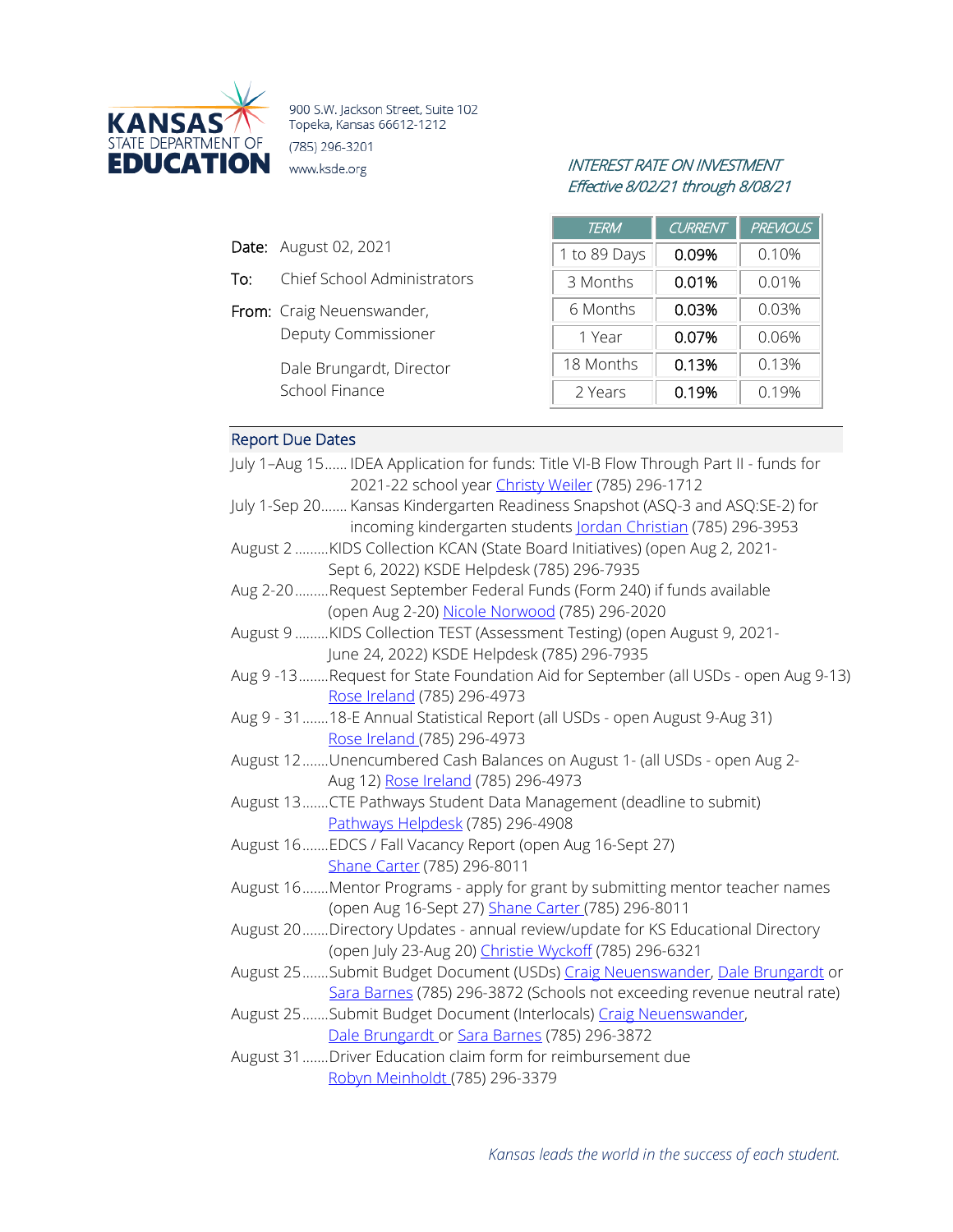#### August Payment

August 2 .........State Found. Aid, Bond & Interest (Cap. Improv.), Mental Health (Liaisons) August 12.......Selected Federal Payments August 25.......Kansas Pre-K Pilot-CIF

#### Review payment amounts online:

Near the direct deposit date, payment amounts are posted on the School Finance homepage under Payment Information - URL: [http://www.ksde.org/Agency/Fiscal-and-](http://www.ksde.org/Agency/Fiscal-and-Administrative-Services/School-Finance/Payment-Information)[Administrative-Services/School-Finance/Payment-Information](http://www.ksde.org/Agency/Fiscal-and-Administrative-Services/School-Finance/Payment-Information)

State Aid payments ………… Rose Ireland (785) 296-4973 or [rireland@ksde.org](mailto:rireland@ksde.org)  Federal Aid (Form 240) …… Nicole Norwood (785) 296-2020 or [nnorwood@ksde.org](mailto:nnorwood@ksde.org) Food Service payments……. Jennifer Barger (785) 296-4965 [jbarger@ksde.org](mailto:jbarger@ksde.org)

### Revenue Neutral Rate – Publishing on the website

We have received a few calls regarding publishing the Revenue Neutral Rate. Remember, it must be published in the district's newspaper at least 10 days in advance of the public hearing AND posted on the district's website.

For complete details, please download from the School Finance – [Online Budget Packet](https://www.ksde.org/Agency/Fiscal-and-Administrative-Services/School-Finance/Online-Budget-Packet)  [webpage,](https://www.ksde.org/Agency/Fiscal-and-Administrative-Services/School-Finance/Online-Budget-Packet) found under the heading Guidance for Administrators and Business **Office:** [Revenue Neutral Publication Requirements.](https://www.ksde.org/LinkClick.aspx?fileticket=dSXkgAs5_wM%3d&tabid=403&portalid=0&mid=977)

#### Age of Eligibility to attend school

Per K.S.A. [72-3118:](http://ksrevisor.org/statutes/chapters/ch72/072_031_0018.html) The child will attain the age of five years on or before August 31 of the school year. Guidelines for compliance with the law are shown below. The only exceptions to the age rule if a student moved to Kansas and previously attended an equivalent program in another state or country:

- Any student who moves to Kansas and was enrolled in a program equivalent to the Kansas kindergarten program in another state and/or country may enter the kindergarten program in Kansas provided they were five years of age by no later than December 31 in the school year they enrolled.
- − Any student who has completed kindergarten in another state/country and moves to Kansas and wishes to enroll in the first grade must be six years of age by no later than December 31 in the school year they enrolled.
- Documentation must be provided that they were legally enrolled and attending in the state/country where they previously resided and that the student was in compliance with the laws of that state/country.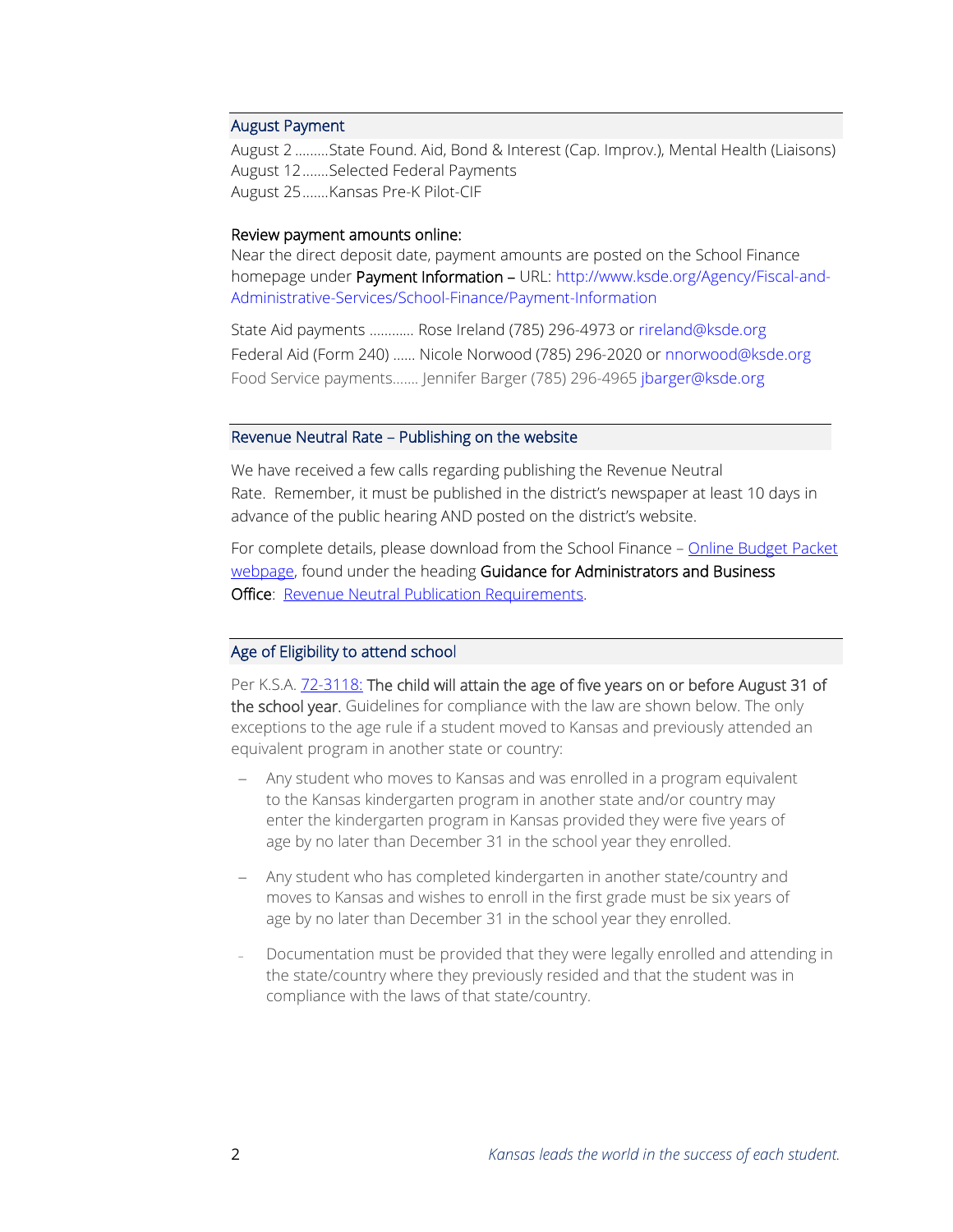### Out-of-District Attendance & Transportation form

Link[: Agreement for Out-of-District Attendance and Transportation](https://www.ksde.org/Agency/Fiscal-and-Administrative-Services/School-Finance/School-Bus-Safety/School-Bus-Safety-Forms) This form is required to be completed by parents requesting their child(ren) to attend a district they do not live in and receive transportation. The school district is under no obligation to accept or approve the application. The form should be resubmitted every year.

Note: excludes school districts with territory in Johnson, Sedgwick, Shawnee or Wyandotte counties.

### Update: Counting KIDS Workshops

Every year, Counting KIDS workshops are presented by KSDE Fiscal Auditing in late August/early September to discuss counting students on count day and the information to enter in KIDS (Kansas Individual Data on Students) for funding purposes. KIDS training staff also present and are available for questions.

This year, Counting Kids Workshops will be in person: Workshops will be offered at 11 locations throughout the state. The same information will be presented at each session. All workshop materials will be posted to the KSDE Training portal and to the KSDE Fiscal Auditing webpage. A session will not be recorded.

# To register, please go to KSDE's Training Portal: <https://learning.ksde.org/>

Below is a summary of the dates and locations for Counting Kids 2021 workshops: August 30 – Oakley – Northwest Kansas Education Service Center August 31 – Cimarron – USD 102 – Cimarron High School Auditorium September 7 – Hiawatha – USD 415 – Hiawatha High School Auditorium September 8 – Topeka – USD 437 – Auburn-Washburn District Office (2 sessions) September 9 – Kansas City – USD 500 – Central Office September 9 – Olathe – USD 233 – Boardroom September 10 – Greenbush – Southeast Kansas Education Service Center September 13 – Hutchinson - USD 308 – Hutchinson Academy September 14 – Andover – USD 385 – Andover Central High School Auditorium September 14 – Maize – USD 266 – District Office September 15 – Salina – Smoky Hill Education Service Center

Questions? Contact: Fiscal Auditing: Taylor Carlson at (785) 296-4976 or email: [auditing@ksde.org](mailto:auditing@ksde.org)

# Counting KIDS Workshop material:

Changes to the 2021-22 Enrollment Handbook will be discussed during each Counting KIDS workshop session. This handbook should be used to assist schools in reporting data for student enrollment in the KIDS system (KIDS ENRL).

The 2021-22 Enrollment Handbook will be posted this week on the KSDE Fiscal Auditing website: [https://www.ksde.org/Agency/Fiscal-and-Administrative-](https://www.ksde.org/Agency/Fiscal-and-Administrative-Services/Fiscal-Auditing)[Services/Fiscal-Auditing](https://www.ksde.org/Agency/Fiscal-and-Administrative-Services/Fiscal-Auditing)